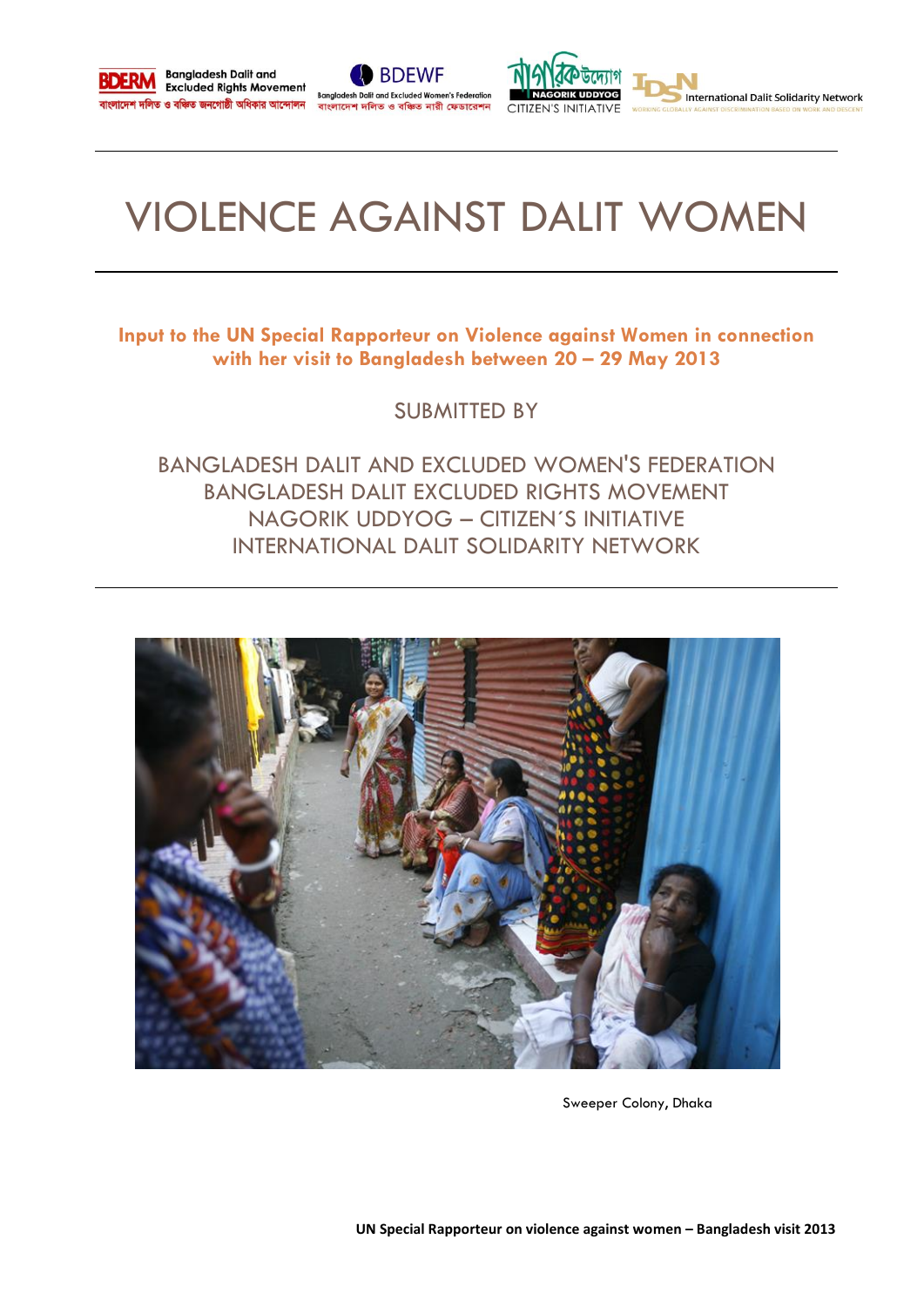# JOINT NGO SUBMISSION FOR THE VISIT OF SPECIAL RAPPORTEUR ON VIOLENCE AGAINST WOMEN TO BANGLADESH 20-29 MAY 2013

## **Submitted in May 2013 by:**

Bangladesh Dalit and Excluded Women Federation (BDEWF)

Bangladesh Dalit and Excluded Rights Movement (BDERM)

Nagorik Uddyog (Citizen's Initiative)

International Dalit Solidarity Network (IDSN)

| <b>BDERM</b>        | is a national platform of Dalit civil society organizations. The platform was formed in April<br>in 2008 and is advocating at national and international level. www.bderm.org   |
|---------------------|---------------------------------------------------------------------------------------------------------------------------------------------------------------------------------|
| <b>BDEWF</b>        | is a national network formed in November in 2010, working to advance Dalit and Excluded<br>women's rights. It consists of 10 Dalit women headed organizations from the country. |
| Nagorik l<br>Uddyoa | is a human rights organization working with Dalit and socially excluded communities to<br>support their human rights struggle. www.nuhr.org                                     |
| <b>IDSN</b>         | is an international network advocating for the elimination of discrimination based on work<br>and descent globally. www.idsn.org                                                |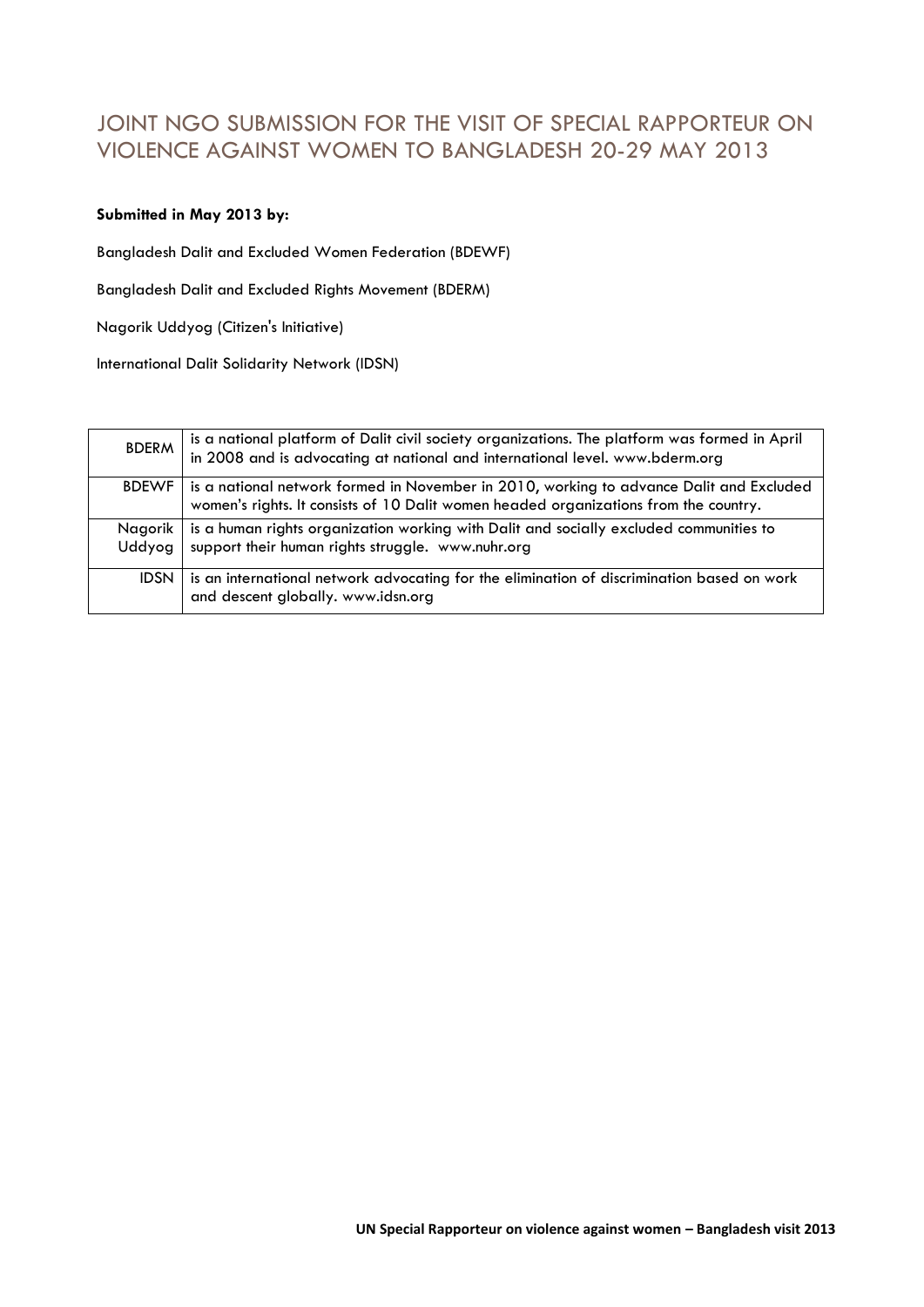# Dalit women in Bangladesh

*"Violence and sexual assault are used by non-Dalits as a control mechanism for humiliating Dalit communities. Instances of rape, torture and harassment are all common atrocities against Dalit women."1*

# INTRODUCTION

The Dalit community in Bangladesh is estimated to count at least 6.5 million people. Dalits live at the bottom of the caste system and are among the most marginalised and socially excluded groups in the country. Caste systems and prejudice against so-called "untouchables" are traditionally regarded as part of traditional practices and originate from Hindu scriptures; but in Bangladesh these traditions and practices have also been adopted by sections of the Muslim majority. In Bangladesh, members of the "low castes" increasingly refer to themselves as Dalits – the "downtrodden" people – to emphasize the fact that they have been exploited, oppressed and excluded through generations.

In Bangladesh girls and women, who rank the lowest in literacy rates, often fall victim to prostitution, trafficking and bonded labour. Discrimination against women is also reinforced by traditional norms and customs in Hinduism and Islam that deprive the women not only of control over property, but also over their own bodies. They are also excluded from participation in politics, community development and employment. Dali women are most marginalized amongst marginal people. Dalit women in Bangladesh face discrimination, exclusion and violence as a result of both their caste and gender. A study undertaken in 2011 explored Dalit women's participation in the political sphere – at national level as well as at local and community level. The study found that Dalit women in Bangladesh lack political representation and are subject to continuous and systematic deprivation, exclusion and neglect.

The majority of Dalit girls drops out of school and miss one of the most crucial opportunities to escape poverty. Given the vast numbers of Dalit women and men living in poverty, justice will not be achieved if Dalits continue to be excluded, and their human rights denied. The status of Dalit women is dictated by the socio-cultural, economic and political situation of Dalit people in Bangladesh today and the extreme levels of exclusion and marginality they experience.

Dalit women in Bangladesh are also victims of political violence and the country witnessed a number of fatwas issued against women's right to vote, accompanied by violent attacks.

# DISCRIMINATION AND VIOLENCE AGAINST DALIT WOMEN

According to United Nations Gender Development Index, Bangladesh is ranked 121st out of 146 countries worldwide<sup>2</sup> . Thus, the patriarchal society has made the women in Bangladesh more exposed to violence and discrimination. Among them Dalit women are more vulnerable due to multiple forms of discriminations, i.e. they are facing both gender and caste discriminations. Women in Dalit communities cannot be plunged under similar groups in terms of profession, religion or their needs for empowerment. Several profession and subcastes has created various group within themselves. Example women in sweeper communities are mostly housewives and they generally does only reproductive works such as raising children, taking care of the inlaws etc. Women in Tea garden areas generally are the income source of the family. Yet, discrimination and domestic violence against women seem to be equally prevailing irrespective of status and income making for the family.

Violence against women in Dalit communities is similar in character. They are physically and mentally abused both inside and outside of their communities. Domestic violence is one of the major problems faced by the Dalit women. Husbands are not only the doer but the in-laws and other family members are also involved in such activities. Violence against Dalit women are not conducted only by other upper castes but within the different sub-groups among Dalit community.

 $\overline{\phantom{a}}$ 

<sup>&</sup>lt;sup>1</sup> Dalit Rights are Human Rights, One World Action, 2011

<sup>&</sup>lt;sup>2</sup> United Nation Development Programme (2001): human development report 2001. New York: Oxford University Press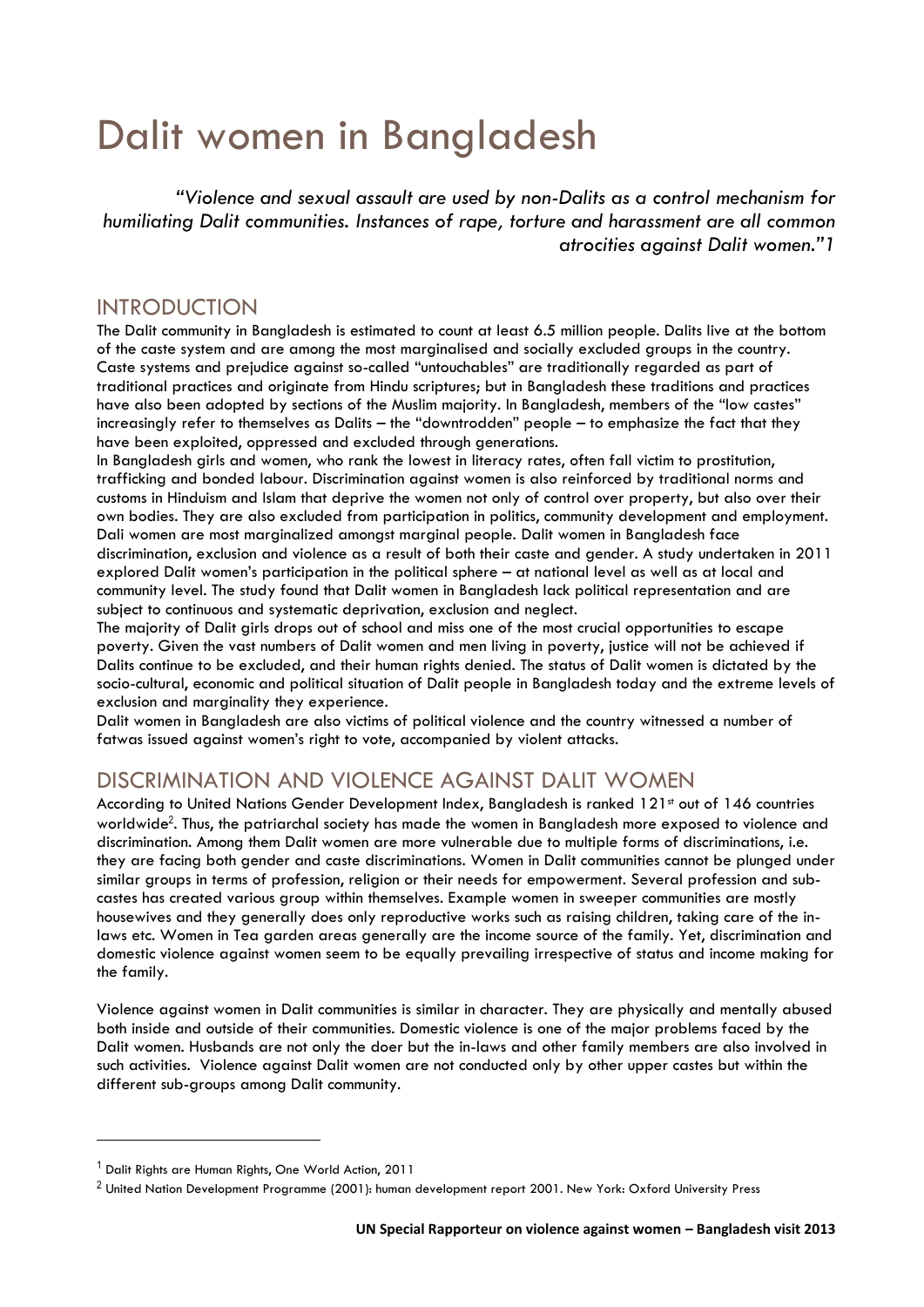Women, whether housewife or working women cannot take any decision by her own without the permission of her husband. Dalit women cannot use her own income without the concern of her husband; she generally gives away her income to her husband and he spends it at his will. Mobility of women in Dalit community has been restricted by their community and the Panchayt committee. Women have to go through various inquiries if they go out of the community for work or education. The women who work or study outside the community are considered as characterless and shameless women, who must be cast out from the society. There are number of women who have left work and dropped out of schools due to such circumstances in her community.

Child marriage, arranged marriage and dowry are issues which are playing vital role behind violence against women. Dowry has become the most vicious concern among the Dalit community for the recent years. Rate of dowry is growing and proportionately the violence due to dowry is also intensifying. Deprivation of education, mobility and freedom in decision making is the root behind the girls of Dalit communities being dependent on a man, i.e. father, husband or son.

Lack of solidarity among the Dalit women is another issue which is making the women more vulnerable. Women are concerned about their reputation and respect which prevent them help a woman who is experiencing domestic violence. Women victims of violence are considered to be the culprits and carry bad omen for the families. She is cast out from the community and sometimes along with her family. Panchayt (an elected body by the community—an informal one) inside Dalit community is a decision making body and there no women representative represent. Pahnchayt are generally male dominated committee where women are not allowed to be part of the decision making process. Women are not expected to participate in the Panchayt except they have direct involvement to the case being resolved<sup>3</sup>. Generally women in Dalit community are afraid to go to the Panchayt for justice, as they have the experiences of being harassed and insulted by the male dominated Panchayt. Communities members also discourage women to put complaints against men in public and the disputes among the family should be kept inside the home. Women who raise their voice against any violence she is sometimes cast out from her own family or community.

## **Case Study**

## **Case 1**

A girl name Ruma Rani Das in Dalit community belonging has been raped and killed by a group of local men. The community and family members filed a case against them but yet the culprits are not arrested. It has been alleged that the police officer in charge has been bribed by a lump sum amount and the case has been turned in another way. Since Dalit are vulnerable in the society the influential class can easily manipulate them and the law agency force $\rm ^4$ .

## **Case 2**

A girl from Nazira bazar City Colony was married to a man in Gonoktuli City Colony, as arranged by her parents. The girl's family had to give 1.5 lakh Taka and furniture as a dowry at the time of marriage ceremony. The wife has been physically and mentally tortured by her husband. The reason was, she did not listen to her in-laws. The husband had asked the wife to listen and do whatever his family member wished. After few years the violence became intolerable and she came back to her parent's house. The girl and her family members went for the help of Panchayt. Panchayt committee has been corrupted with bribe by the husband's family and she has been blamed for everything.

#### **Police Violence**

 $\overline{\phantom{a}}$ 

Violence against women by police in socio-cultural and political affairs is also a common scenario in the country. Women, particularly the Dalits, are the real victims as either they fail to satisfy police with bribe or have no access to power structure to influence the police. They are not treated on equal terms in the police stations when they go for lodging complaints against miscreants. More recently, the police seems to have

 $^3$  Islam,F (2011): Dalit Women in Bangladesh: Multiple Exclusion. Dhaka: Nagorik Uddyog; p.20

<sup>4</sup> Sangbad, Daily Newspaper (10th December 2011)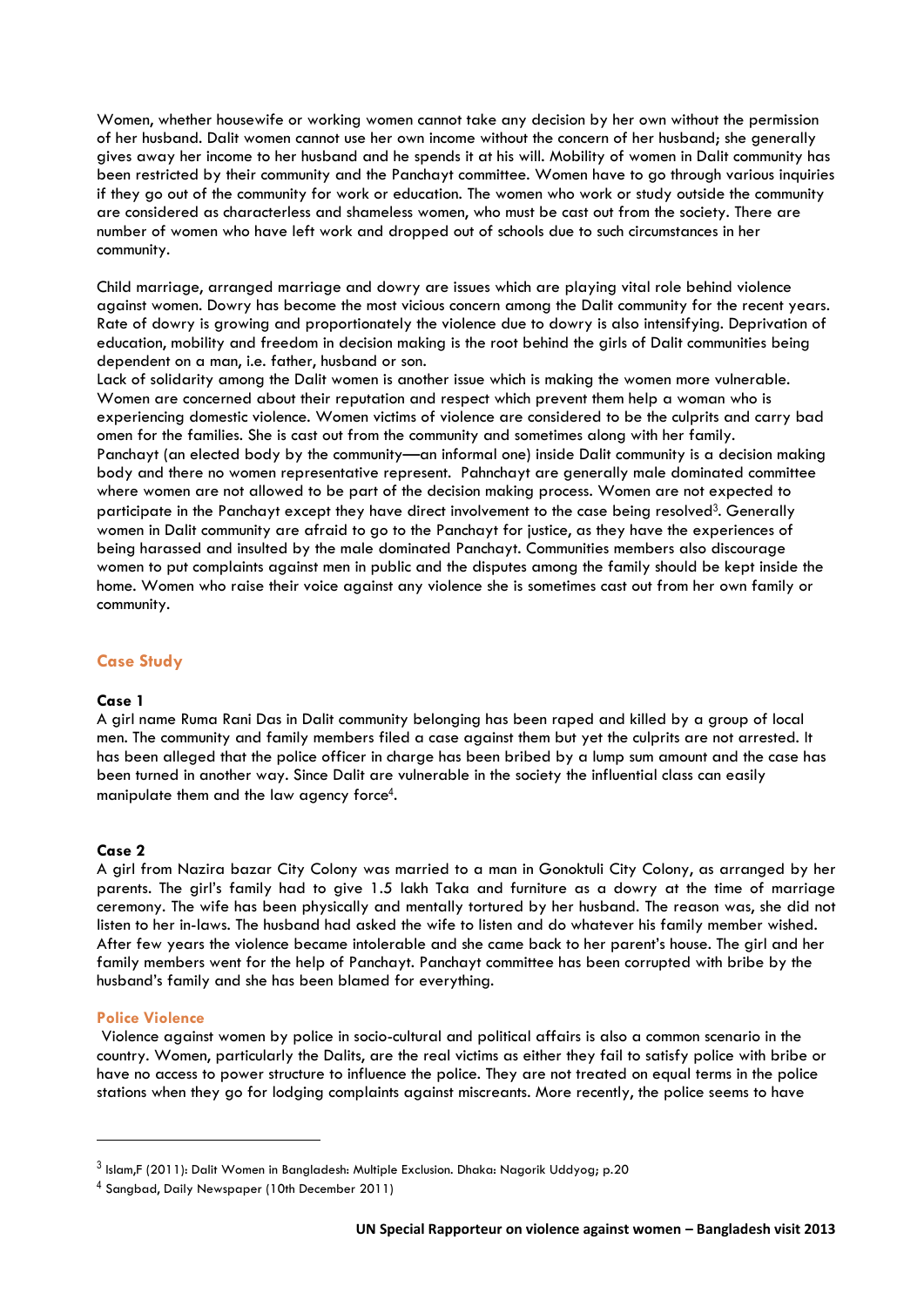targeted women politicians in particular, perhaps to prevent them from participating in rallies or meetings. Violence against women political activists may be an emerging trend as such incidents have occurred during the past two elected governments. Though the minority issue and extent and duration of violence against them had become the lead news in national press and electronic media in the post-election period, police did not receive complaints formally or recorded all the cases properly, therefore, the numbers and types of violence recorded by the government differed a great deal with the press.<sup>5</sup>

#### **Right to Freedom from Violence**

Lack of political power of women in public forums is reflected in their marginalization in the community. The consequences of marginalization of women are noted in the discriminatory attitudes and practices towards girl children and women, which resists their talents to develop and acquire skills to participate equally in family, social, economic and political life. The other notable consequence is the subjugation of women to patriarchal norms often resulting in violence against women by the community members. The major crimes against women and girl children are instigated by fatwa as described below or through rape, acid attacks, and women's insecurity at home.<sup>6</sup>

# GENERAL RECOMMENDATIONS TO ELIMINATE DISCRIMINATION AGAINST DALIT WOMEN

At the [International Consultation on Good Practices and Strategies to Eliminate Caste Based Discrimination](http://idsn.org/idsn-consultation/)  (29 Nov – [1 Dec 2011\), t](http://idsn.org/idsn-consultation/)he following recommendations were made:

1) Governments should take into account the situation of women and girls in all measures taken to address caste-based discrimination and should adopt specific provisions to ensure the human rights of women and girls affected by caste-based discrimination. Particular attention should be paid to combating intersecting forms of discrimination in the sectors of education, employment, health care, access to land and personal security.

2) Women from caste-affected communities should be supported to increase participation at all levels of political governance as well as in other decision-making structures. The formation of high-level skills in capacity building training for Dalit women should be prioritised, in order to provide them with opportunities for employment in donor and other international organizations at the regional and global level, which will lead to increased development and financial support to eliminate caste-based discrimination. Proportional representation of caste-affected women elected into parliaments, legislatures and local governance systems should be mandated. Gender discrimination within caste-affected communities should be challenged through programmes of dialogue and sensitization of men.

3) National Human Rights Institutions in every caste-based country are encouraged to bring out an annual White Paper to appraise their performance in relation to caste and gender-based human rights violations. 4) Gender-disaggregated data on caste-based discrimination should be collected. This data should be collected in consultation with affected women and should aim for the participation of affected women in the design, collection and evaluation of data.

5) Women and girls affected by caste-based discrimination are particularly vulnerable to various forms of sexual violence, forced and ritual prostitution, trafficking, domestic violence and punitive violence when they seek justice for crimes committed. Measures should be taken to increase protection from these crimes and to tackle impunity and discrimination in access to justice. Such measures can include police and judicial training and monitoring, legal assistance for prosecution of crimes, strengthening laws against domestic violence and other forms of violence against women, awareness campaigns to help prevent exploitation, and investing resources into education for women and girls affected by caste-based discrimination.

 $\overline{\phantom{a}}$ 

<sup>5</sup> [Caste-based discrimination in South Asia: a study of Bangladesh,](http://idsn.org/fileadmin/user_folder/pdf/Old_files/asia/pdf/RR_Bangladesh.pdf) 2008; p. 125

<sup>6</sup> [Caste-based discrimination in South Asia: a study of Bangladesh,](http://idsn.org/fileadmin/user_folder/pdf/Old_files/asia/pdf/RR_Bangladesh.pdf) 2008; p. 125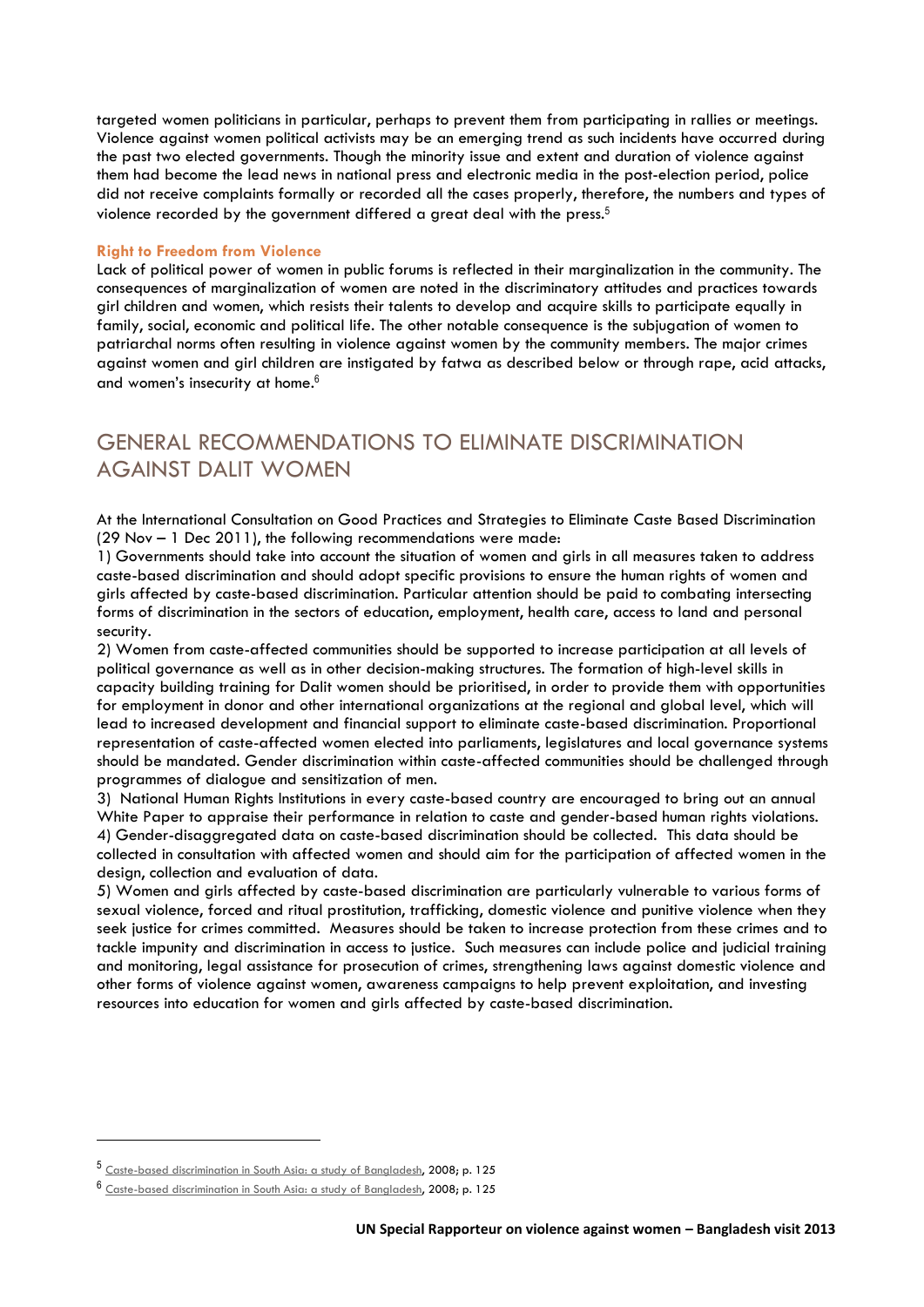# SPECIFIC RECOMMENDATIONS TO ADDRESS DISCRIMINATION AND VIOLENCE OF DALIT WOMEN IN BANGLADESH

- 1. Develop and implement a national action plan to eliminate work and descent based discrimination, with a particular emphasis on Dalit women and children and other severely marginalized groups, seeking guidance from the draft UN Principles and Guidelines for the Effective Elimination of Discrimination Based on Work and Descent for such an action plan.
- 2. Government action to promote Dalit women's rights should include consultations with Dalit women on the need for enactment of special measures for their enhanced protection. Establish a special cell at the Ministry of Women and Children Affairs to prevent and monitor violations against Dalit women and children.
- 3. Incorporate the Dalit issue into the work of the National Human Rights Commission (NHRC) to monitor and investigate cases of violence against Dalits and other excluded groups.
- 4. Studies on the issues of violence against Dalit women in Bangladesh should be undertaken, and recommendations for actions for its elimination addressed in a national action plan to eliminate caste discrimination in Bangladesh
- 5. Discrimination against Dalit women and children should be prevented and measures should be taken to empower them through national initiatives, such as income generating schemes
- 6. Women clubs could be encouraged to be built by the Dalit women in every community. Women clubs will assist the women to increase solidarity among them and unite against any violence occurring against the women in the community.
- 7. Government and NGOs need to work together for empowerment of Dalit women. Initiative should be undertaken to support the women to identify their own needs; as individual Dalit women has different needs for self-empowerment and take action accordingly.

# UN OBSERVATIONS AND RECOMMENDATIONS

## **Committee on the Elimination of Discrimination against Women**

The Government of Bangladesh was examined by the UN Committee on the Elimination of Discrimination against Women (CEDAW) in January 2011. In its Concluding Observations the Committee voiced its concern at the lack of information and statistics on Dalit women and recommended that Bangladesh collect such data and take measures to eliminate discrimination against them.

## **Abstracts from the CEDAW Concluding Observations - Bangladesh 2011**

## *Disadvantaged groups of women*

37. The Committee is concerned at the very limited information and statistics provided on disadvantaged groups of women and girls, including minority women such as **Dalit women**, migrant women, refugee women, older women, women with disabilities and girls living on the streets. The Committee is also concerned that those women and girls often suffer from multiple forms of discrimination, especially with regard to access to education, employment and health care, housing, protection from violence and access to justice.

## 38. The Committee recommends that the State party:

a. Collect disaggregated data on the situation of disadvantaged groups of women facing multiple forms of discrimination and adopt pro-active measures, including temporary special measures, to eliminate such discrimination and protect them from violence and abuse;

## **UPR 2nd cycle on Bangladesh 29 April 2013**

At the second review the Bangladeshi foreign Minister Dipu Moni mentioned the situation of Dalits in her opening statement: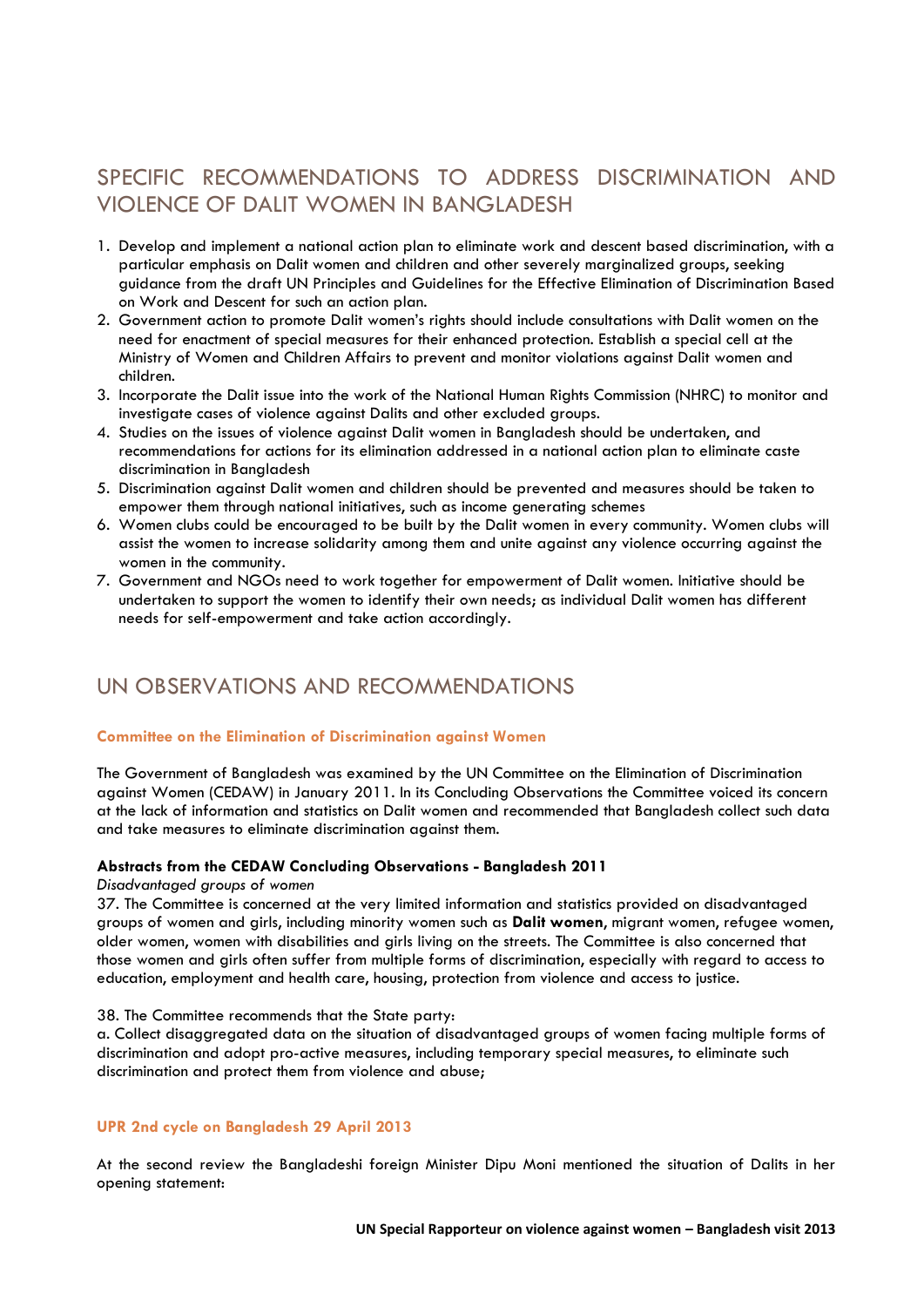*"Our government has officially recognized the socio-economic discriminations faced by Dalits and other underprivileged groups and created provisions for the socio-economic development through affirmative action."* Additionally two states made recommendations to the GoB to address the general situation of Dalits:

## 130.15.

*"Adopt an action plan to address the situation of Dalits and eliminate discrimination against them, including by ensuring access to safe drinking water and sanitation"* (Slovenia)

## 130.22.

*"Continue improving the conditions of children, women, Dalits, indigenous people, refugees and migrants taking into account the special situation and difficulties that those groups have to overcome"* (Holy See)

## **Special rapporteurs visit to Bangladesh in 2009**

The Special Rapporteur on extreme poverty and human rights and the special Rapporteur on water and sanitation published a joint report from their visit to Bangladesh in December 2009. The experts noted that Dalits suffer from "terrible living conditions."

In the wake of their visit the Independent Experts recommended that the Government of Bangladesh should take concrete steps to address and eliminate caste discrimination, which affects the country's estimated 5.5 million Dalits. One such step would be the establishment of a special commission on Dalit issues.

"In their meetings with Dalits," the report notes, "the experts perceived an overwhelming feeling of their being 'trapped'. Dalits feel they have no opportunity to seek other jobs, since their families have had these occupations for generations and because they lack adequate education. Pervasive discrimination against them keeps them poor, uneducated, in terrible living conditions and in menial jobs."

The experts acknowledged that the Government of Bangladesh "recognizes the pattern of discrimination against occupational groups related to caste systems," but that it "should explicitly recognize the discrimination experienced by Dalits and take more concrete steps to redress it, including through the enforcement of existing laws and the establishment of a special commission with a mandate to address concerns particular to Dalits."

The Independent Expert on water and sanitation expressed concern with discrimination against sweepers, who are predominantly Dalits. Sweepers clean out sewers and septic tanks and are subjected to considerable health risks. In rural areas, their job is akin to manual scavenging. Although they work in sanitation, they have no access to water and sanitation in their own homes. In the concluding chapter of the report, Ms de Albuquerque urged the Government of Bangladesh to "adopt an explicit policy to address the situation of Dalits, and to eliminate discrimination against them; and to take special measures to improve the situation of sweepers."

# **References**

# **Research, studies and NGO submissions**

- [Dalit Women in Bangladesh](http://idsn.org/fileadmin/user_folder/pdf/New_files/Bangladesh/Dalit_Women_in_Bangladesh_-_Multiple_Exclusions.pdf)  Multiple Exclusions BDERM / Nagorik Uddyog
- [Caste-based discrimination in South Asia](http://idsn.org/fileadmin/user_folder/pdf/Old_files/asia/pdf/RR_Bangladesh.pdf)  A study on Bangladesh by IIDS 2008.
- [BDEWF Summary Report from Conference 2012 a](http://idsn.org/fileadmin/user_folder/pdf/New_files/Bangladesh/BDEWF_Summary_Report_of_Dalit_Women_Conference_2012.pdf)nd [BDEWF Brochure,](http://idsn.org/fileadmin/user_folder/pdf/New_files/Bangladesh/BDEWF_Brochure-_English.pdf) 2012
- [Political Participation of Dalit Women in Dhaka city, Bangladesh](http://idsn.org/fileadmin/user_folder/pdf/New_files/Bangladesh/Bangladesh_Dalit_women_FarzanaIslam.pdf) by Farzana Islam
- *[Dalit women facing multiple forms of discrimination,](http://idsn.org/fileadmin/user_folder/pdf/New_files/Key_Issues/Dalit_Women/DALITWOMEN_briefing_paper2011.pdf)* IDSN Briefing paper on Dalit Women 2011
- *[Addressing Inequalities in a Post-MDG Agenda: The Location of Minority Women.](http://idsn.org/fileadmin/user_folder/pdf/New_files/Bangladesh/Addressing_Inequalities_in_a_Post-MDG_Agenda__The_Location_of_Minority_Women.pdf)* The case of Bangladesh. By Meghna Guhathakurta, Research Initiatives, Bangladesh October 2012.
- [Joint NGO submission for the 2nd UPR on Bangladesh,](http://idsn.org/fileadmin/user_folder/pdf/New_files/Bangladesh/UPR-Bangladesh__Dalits_Situation_-_Web_Version.pdf) 2013
- *[The human rights situation of Dalits in Bangladesh, their socio-economic problems, legal and](http://idsn.org/fileadmin/user_folder/pdf/New_files/UN/UPR_Report_Bangladesh.pdf)  [constitutional protections, and the issues of discrimination on the basis of caste and lower status](http://idsn.org/fileadmin/user_folder/pdf/New_files/UN/UPR_Report_Bangladesh.pdf)* - a joint NGO Submission by Bangladesh Dalit and Excluded Rights Movement, Nagorik Uddyog and the